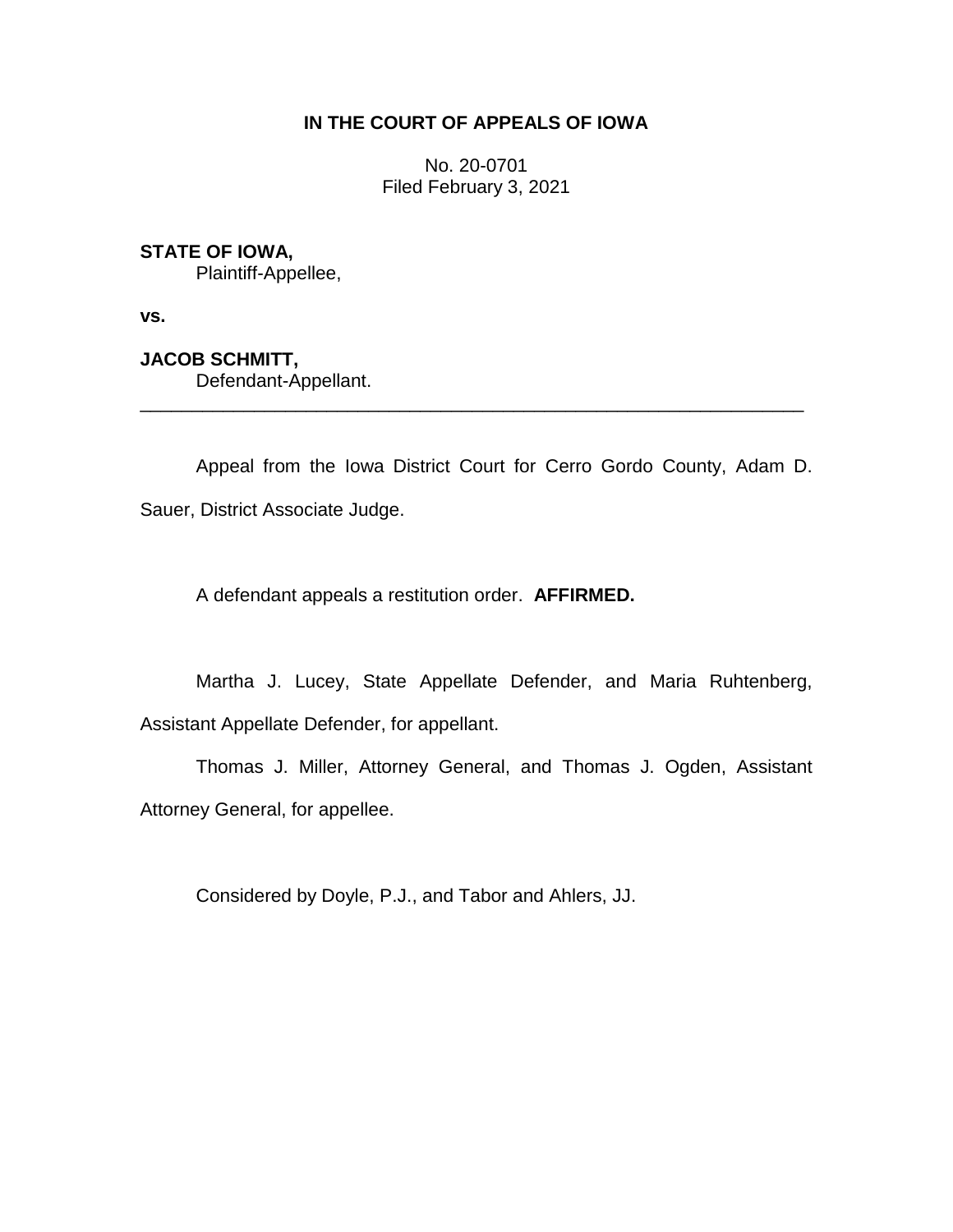### **TABOR, Judge.**

Jacob Schmitt challenges the restitution order from the May 2020 judgment and sentence following his written guilty plea to theft. He contends the district court erred in finding he had the reasonable ability to pay when the amount of jail fees and other court costs were unknown. Because Schmitt waived this claim, we affirm the restitution order.

On a cold January day in northern Iowa, Schmitt stole a black stocking cap from a Casey's General Store. Schmitt told the arresting officer that "he had no money at the time and needed something to keep warm." Because he had two prior theft convictions, the State charged Schmitt with theft in the third degree. *See* Iowa Code § 714.2(3) (2020).

On May 1, Schmitt entered a written guilty plea, agreeing to pay "court costs which include attorney fees." He also waived "presence and time to prepare for sentencing." That waiver discussed the economic consequences of his guilty plea:

I know that there are a number of other financial obligations that I could be ordered to pay. These are estimated to be court costs including \$100 for filing fees; \$40 reporting fees for each hearing reported; subpoena and service fees; \$60 per day for correctional costs under [section] 356.7; and \$60 per hour for court-appointed attorney fees under [section] 815.9. If I believed that I was not able to pay these amounts, I would be entitled to a hearing at a later date, at which time I would be given the opportunity to present evidence about my financial resources and obligations for myself and dependents, the hardships that would result from repayment, and the present and future financial needs and earning ability of myself and dependents. I believe that I am reasonably able to pay these amounts and I WAIVE hearing on that issue. I do request a payment plan of \$50 every 30 days.

Schmitt initialed that paragraph and signed the waiver form.

2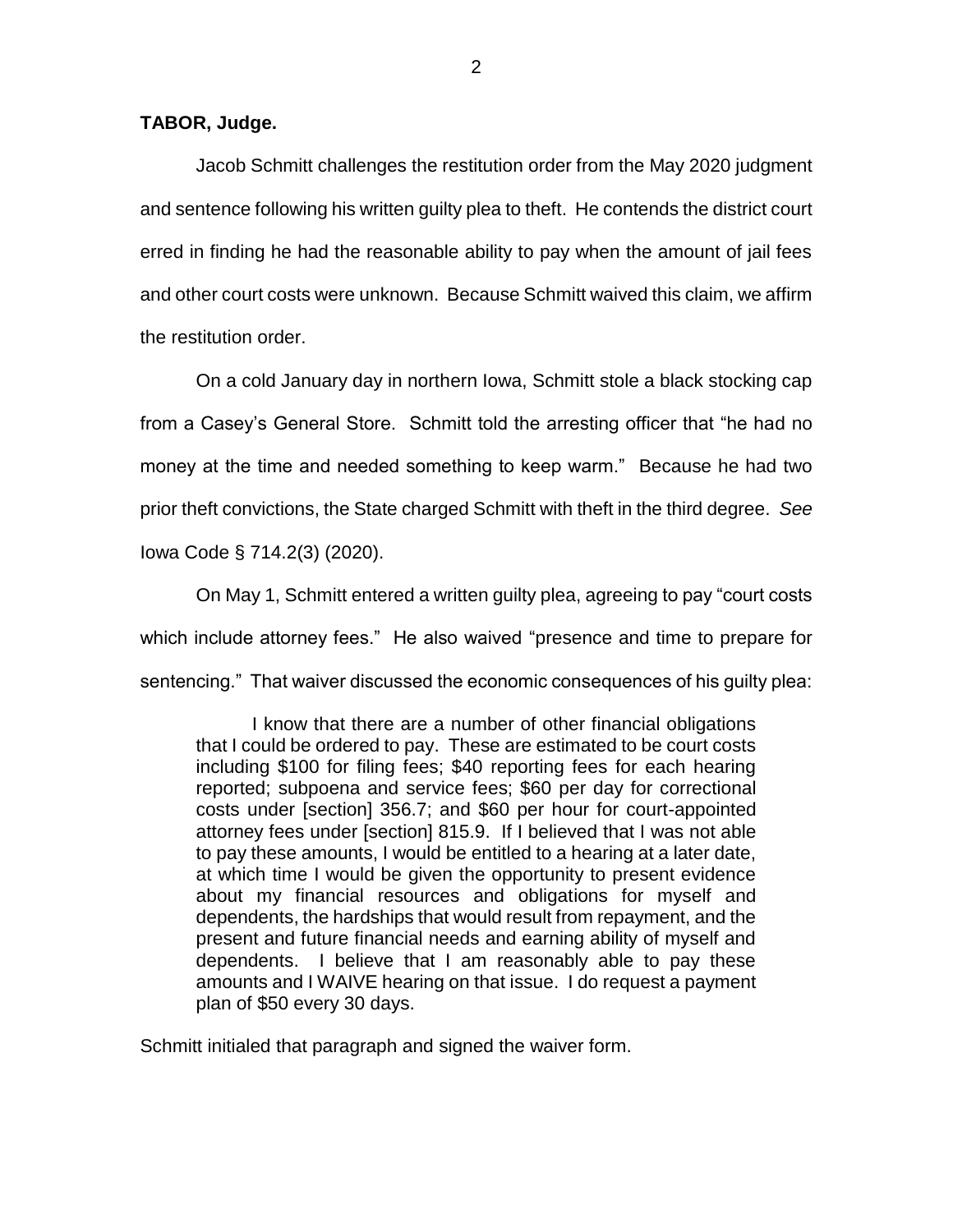That same day, the court accepted Schmitt's written plea and imposed sentence. The sentence included two years of probation and suspended fines. The court also ordered Schmitt to pay Casey's victim restitution of \$5.99—the price of the cap. Relevant to this appeal, the court ordered Schmitt to pay \$150 in court-appointed attorney fees and court costs including correctional fees of \$60 per day. The court found Schmitt had the reasonable ability to pay in full those "category two" restitution items.<sup>1</sup> Acknowledging Schmitt's request for a payment plan, the court directed him to meet these financial obligations in installments of \$50 every thirty days. Schmitt appealed the same day.<sup>2</sup>

Less than two months after judgment entry, the legislature enacted Senate File 457, which made sweeping changes to Iowa's criminal restitution scheme. *See* 2020 Iowa Acts ch. 1074, §§ 65–83; *State v. Hawk*, \_\_\_ N.W.2d \_\_\_, \_\_\_, 2020 WL 7635839, at \*2 (Iowa Dec. 23, 2020) (noting legislation's effective date was June 25, 2020). On appeal, both Schmitt and the State assert the new amendments do not apply because the restitution order was final before their

### <sup>1</sup> Category two includes items

 $\overline{a}$ 

for crime victim assistance reimbursement, restitution to public agencies pursuant to section 321J.2, subsection 13, paragraph "*b*", court costs including correctional fees approved pursuant to section 356.7, court-appointed attorney fees ordered pursuant to section 815.9, including the expense of a public defender, when applicable, contribution to a local anticrime organization, or restitution to the medical assistance program pursuant to chapter 249A.

*State v. Albright*, 925 N.W.2d 144, 159 (Iowa 2019) (quoting Iowa Code § 910.2(1) (2019)).

 $2$  We have jurisdiction to hear Schmitt's appeal under the good cause provision of section 814.6(1)(a)(3) because he is contesting the restitution order in his sentence and not his guilty plea. *See State v. Damme*, 944 N.W.2d 98, 105 (Iowa 2020).